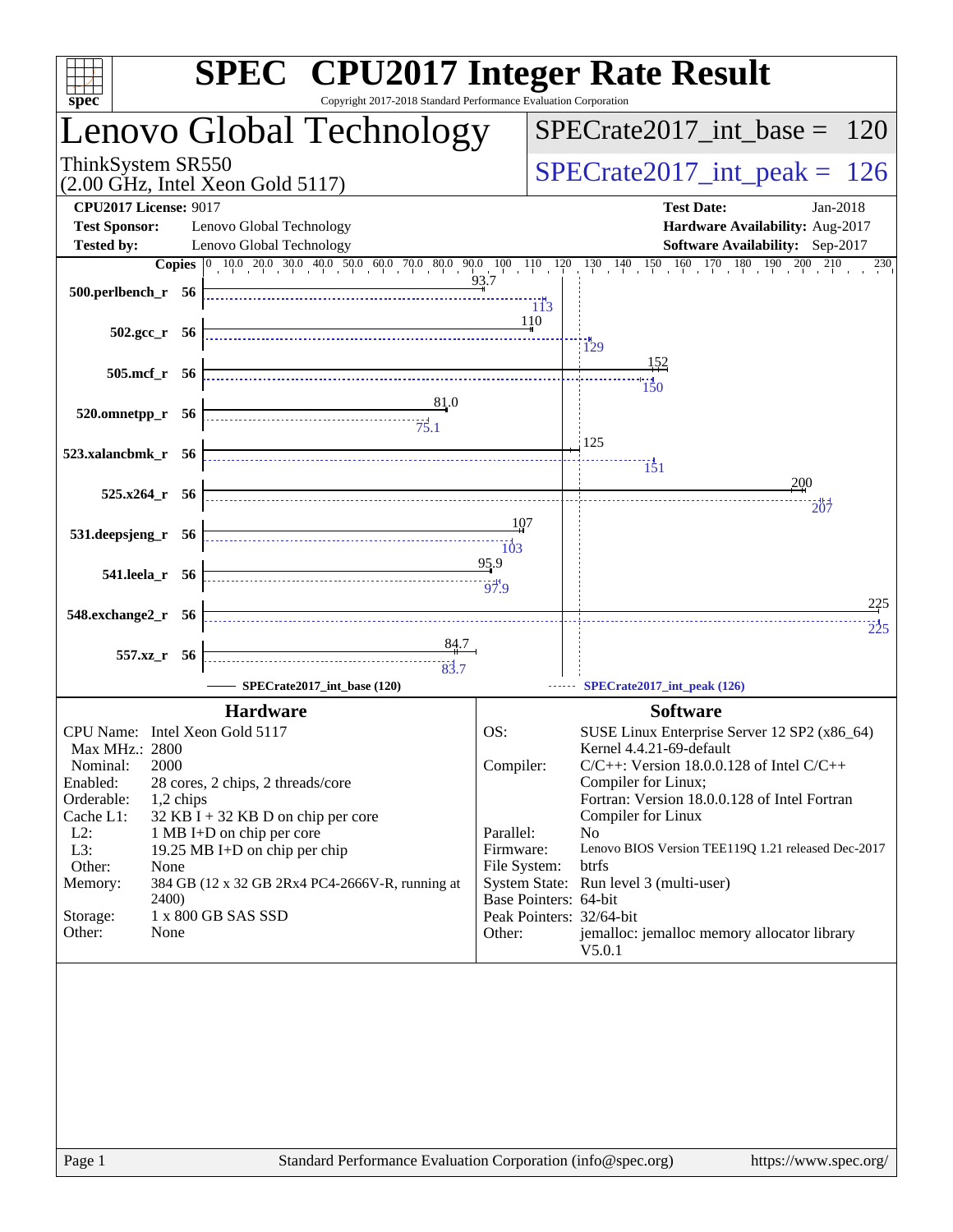

## Lenovo Global Technology

[SPECrate2017\\_int\\_base =](http://www.spec.org/auto/cpu2017/Docs/result-fields.html#SPECrate2017intbase) 120

(2.00 GHz, Intel Xeon Gold 5117)

**[CPU2017 License:](http://www.spec.org/auto/cpu2017/Docs/result-fields.html#CPU2017License)** 9017 **[Test Date:](http://www.spec.org/auto/cpu2017/Docs/result-fields.html#TestDate)** Jan-2018

**[Test Sponsor:](http://www.spec.org/auto/cpu2017/Docs/result-fields.html#TestSponsor)** Lenovo Global Technology **[Hardware Availability:](http://www.spec.org/auto/cpu2017/Docs/result-fields.html#HardwareAvailability)** Aug-2017 **[Tested by:](http://www.spec.org/auto/cpu2017/Docs/result-fields.html#Testedby)** Lenovo Global Technology **[Software Availability:](http://www.spec.org/auto/cpu2017/Docs/result-fields.html#SoftwareAvailability)** Sep-2017

ThinkSystem SR550<br>  $\angle Q$  00 GHz, Intel Year Gold 5117

#### **[Results Table](http://www.spec.org/auto/cpu2017/Docs/result-fields.html#ResultsTable)**

|                           | <b>Base</b>   |                |       |                |              |                | <b>Peak</b> |               |                |              |                |              |                |              |
|---------------------------|---------------|----------------|-------|----------------|--------------|----------------|-------------|---------------|----------------|--------------|----------------|--------------|----------------|--------------|
| <b>Benchmark</b>          | <b>Copies</b> | <b>Seconds</b> | Ratio | <b>Seconds</b> | <b>Ratio</b> | <b>Seconds</b> | Ratio       | <b>Copies</b> | <b>Seconds</b> | <b>Ratio</b> | <b>Seconds</b> | <b>Ratio</b> | <b>Seconds</b> | <b>Ratio</b> |
| $500$ .perlbench r        | 56            | 951            | 93.7  | 951            | 93.7         | 957            | 93.2        | 56            | 781            | 114          | 788            | <b>113</b>   | 789            | 113          |
| $502.\text{sec}$          | 56            | 724            | 110   | 728            | 109          | 722            | 110         | 56            | 613            | 129          | 616            | 129          | 616            | 129          |
| $505$ .mcf r              | 56            | 596            | 152   | 585            | 155          | 604            | 150         | 56            | 603            | <b>150</b>   | 603            | 150          | 620            | 146          |
| 520.omnetpp_r             | 56            | 904            | 81.3  | 907            | 81.0         | 907            | 81.0        | 56            | 977            | 75.2         | 979            | 75.1         | 980            | 75.0         |
| 523.xalancbmk r           | 56            | 483            | 123   | 472            | 125          | 471            | 126         | 56            | 393            | <b>151</b>   | 393            | 150          | 393            | 151          |
| 525.x264 r                | 56            | 491            | 200   | 488            | 201          | 500            | 196         | 56            | 476            | 206          | 469            | 209          | 475            | 207          |
| 531.deepsjeng_r           | 56            | 600            | 107   | 603            | 107          | 608            | 106         | 56            | 622            | 103          | 623            | 103          | 623            | 103          |
| 541.leela r               | 56            | 969            | 95.7  | 963            | 96.3         | 967            | 95.9        | 56            | 949            | 97.7         | 947            | 97.9         | 937            | 99.0         |
| 548.exchange2 r           | 56            | 651            | 225   | 651            | 225          | 651            | 225         | 56            | 651            | 225          | 650            | 226          | 651            | 225          |
| $557.xz$ r                | 56            | 664            | 91.1  | 714            | 84.7         | 721            | 83.9        | 56            | 723            | 83.7         | 723            | 83.6         | 723            | 83.7         |
| $SPECrate2017$ int base = | 120           |                |       |                |              |                |             |               |                |              |                |              |                |              |

**[SPECrate2017\\_int\\_peak =](http://www.spec.org/auto/cpu2017/Docs/result-fields.html#SPECrate2017intpeak) 126**

Results appear in the [order in which they were run.](http://www.spec.org/auto/cpu2017/Docs/result-fields.html#RunOrder) Bold underlined text [indicates a median measurement.](http://www.spec.org/auto/cpu2017/Docs/result-fields.html#Median)

#### **[Submit Notes](http://www.spec.org/auto/cpu2017/Docs/result-fields.html#SubmitNotes)**

 The numactl mechanism was used to bind copies to processors. The config file option 'submit' was used to generate numactl commands to bind each copy to a specific processor. For details, please see the config file.

#### **[Operating System Notes](http://www.spec.org/auto/cpu2017/Docs/result-fields.html#OperatingSystemNotes)**

Stack size set to unlimited using "ulimit -s unlimited"

#### **[General Notes](http://www.spec.org/auto/cpu2017/Docs/result-fields.html#GeneralNotes)**

Environment variables set by runcpu before the start of the run: LD\_LIBRARY\_PATH = "/home/cpu2017.1.0.2.ic18.0/lib/ia32:/home/cpu2017.1.0.2.ic18.0/lib/intel64" LD\_LIBRARY\_PATH = "\$LD\_LIBRARY\_PATH:/home/cpu2017.1.0.2.ic18.0/je5.0.1-32:/home/cpu2017.1.0.2.ic18.0/je5.0.1-64" Binaries compiled on a system with 1x Intel Core i7-4790 CPU + 32GB RAM memory using Redhat Enterprise Linux 7.4 Transparent Huge Pages enabled by default Prior to runcpu invocation Filesystem page cache synced and cleared with: sync; echo 3> /proc/sys/vm/drop\_caches runcpu command invoked through numactl i.e.: numactl --interleave=all runcpu <etc> jemalloc: configured and built at default for 32bit (i686) and 64bit (x86\_64) targets; jemalloc: built with the RedHat Enterprise 7.4, and the system compiler gcc 4.8.5; jemalloc: sources avilable from jemalloc.net or <https://github.com/jemalloc/jemalloc/releases>

**(Continued on next page)**

| Page 2 | Standard Performance Evaluation Corporation (info@spec.org) | https://www.spec.org/ |
|--------|-------------------------------------------------------------|-----------------------|
|--------|-------------------------------------------------------------|-----------------------|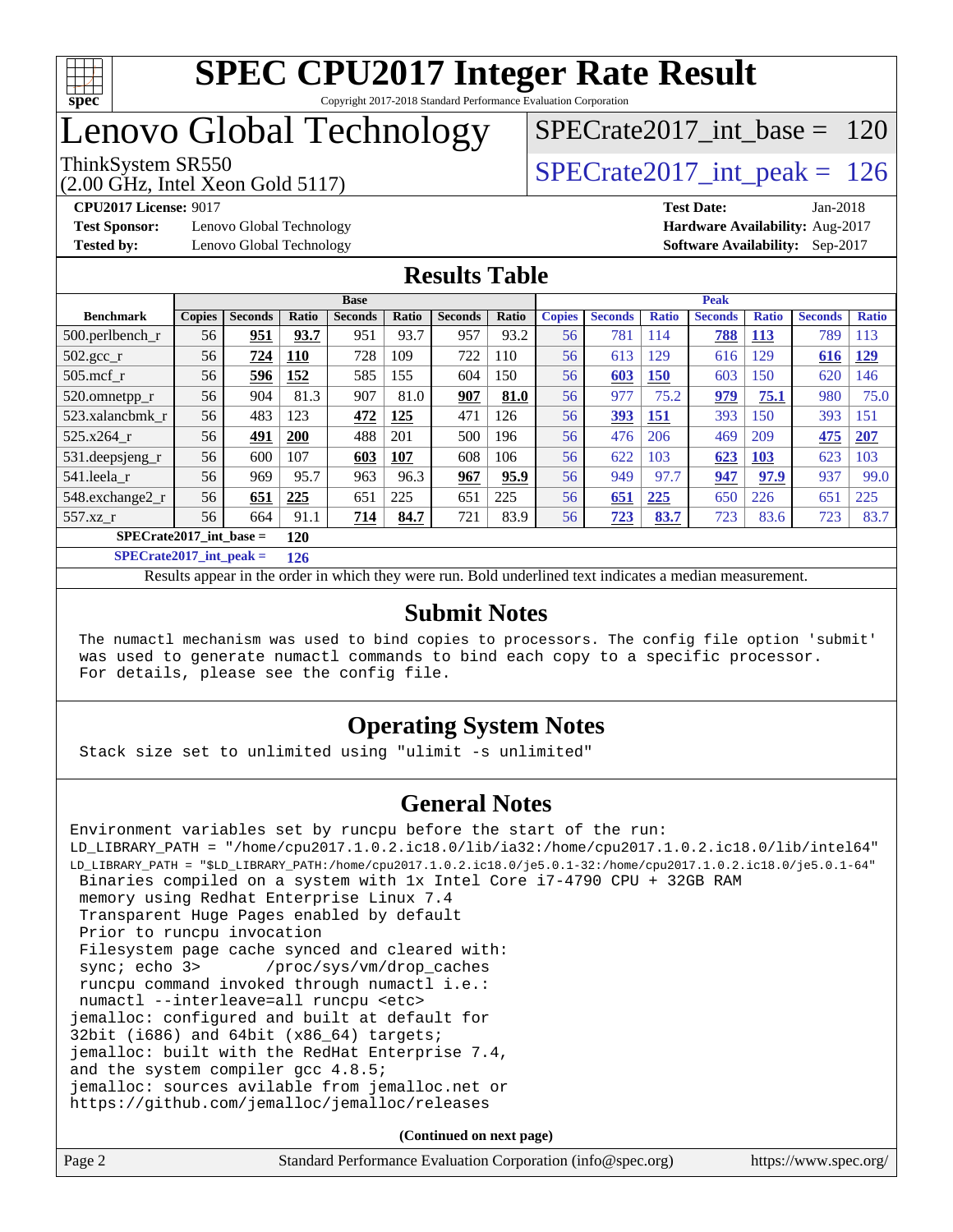

## Lenovo Global Technology

ThinkSystem SR550  $SPECrate2017\_int\_peak = 126$ [SPECrate2017\\_int\\_base =](http://www.spec.org/auto/cpu2017/Docs/result-fields.html#SPECrate2017intbase) 120

(2.00 GHz, Intel Xeon Gold 5117)

**[Test Sponsor:](http://www.spec.org/auto/cpu2017/Docs/result-fields.html#TestSponsor)** Lenovo Global Technology **[Hardware Availability:](http://www.spec.org/auto/cpu2017/Docs/result-fields.html#HardwareAvailability)** Aug-2017 **[Tested by:](http://www.spec.org/auto/cpu2017/Docs/result-fields.html#Testedby)** Lenovo Global Technology **[Software Availability:](http://www.spec.org/auto/cpu2017/Docs/result-fields.html#SoftwareAvailability)** Sep-2017

**[CPU2017 License:](http://www.spec.org/auto/cpu2017/Docs/result-fields.html#CPU2017License)** 9017 **[Test Date:](http://www.spec.org/auto/cpu2017/Docs/result-fields.html#TestDate)** Jan-2018

#### **[General Notes \(Continued\)](http://www.spec.org/auto/cpu2017/Docs/result-fields.html#GeneralNotes)**

No: The test sponsor attests, as of date of publication, that CVE-2017-5754 (Meltdown) is mitigated in the system as tested and documented. No: The test sponsor attests, as of date of publication, that CVE-2017-5753 (Spectre variant 1) is mitigated in the system as tested and documented. No: The test sponsor attests, as of date of publication, that CVE-2017-5715 (Spectre variant 2) is mitigated in the system as tested and documented. This benchmark result is intended to provide perspective on past performance using the historical hardware and/or software described on this result page. The system as described on this result page was formerly generally available. At the time of this publication, it may not be shipping, and/or may not be supported, and/or may fail to meet other tests of General Availability described in the SPEC OSG Policy document, <http://www.spec.org/osg/policy.html> This measured result may not be representative of the result that would be measured were this benchmark run with hardware and software available as of the publication date.

#### **[Platform Notes](http://www.spec.org/auto/cpu2017/Docs/result-fields.html#PlatformNotes)**

BIOS configuration: Choose Operating Mode set to Maximum Performance DCU Streamer Prefetcher set to Enable MONITORM/WAIT set to Enable SNC set to Enable LLC dead line alloc set to Disable XPT Prefetcher set to Enable Sysinfo program /home/cpu2017.1.0.2.ic18.0/bin/sysinfo Rev: r5797 of 2017-06-14 96c45e4568ad54c135fd618bcc091c0f running on linux-g50d Tue Jan 9 17:16:43 2018 SUT (System Under Test) info as seen by some common utilities. For more information on this section, see <https://www.spec.org/cpu2017/Docs/config.html#sysinfo> From /proc/cpuinfo model name : Intel(R) Xeon(R) Gold 5117 CPU @ 2.00GHz 2 "physical id"s (chips) 56 "processors" cores, siblings (Caution: counting these is hw and system dependent. The following excerpts from /proc/cpuinfo might not be reliable. Use with caution.) cpu cores : 14 siblings : 28 physical 0: cores 0 1 2 3 4 5 6 8 9 10 11 12 13 14 physical 1: cores 0 1 2 3 4 5 6 8 9 10 11 12 13 14

**(Continued on next page)**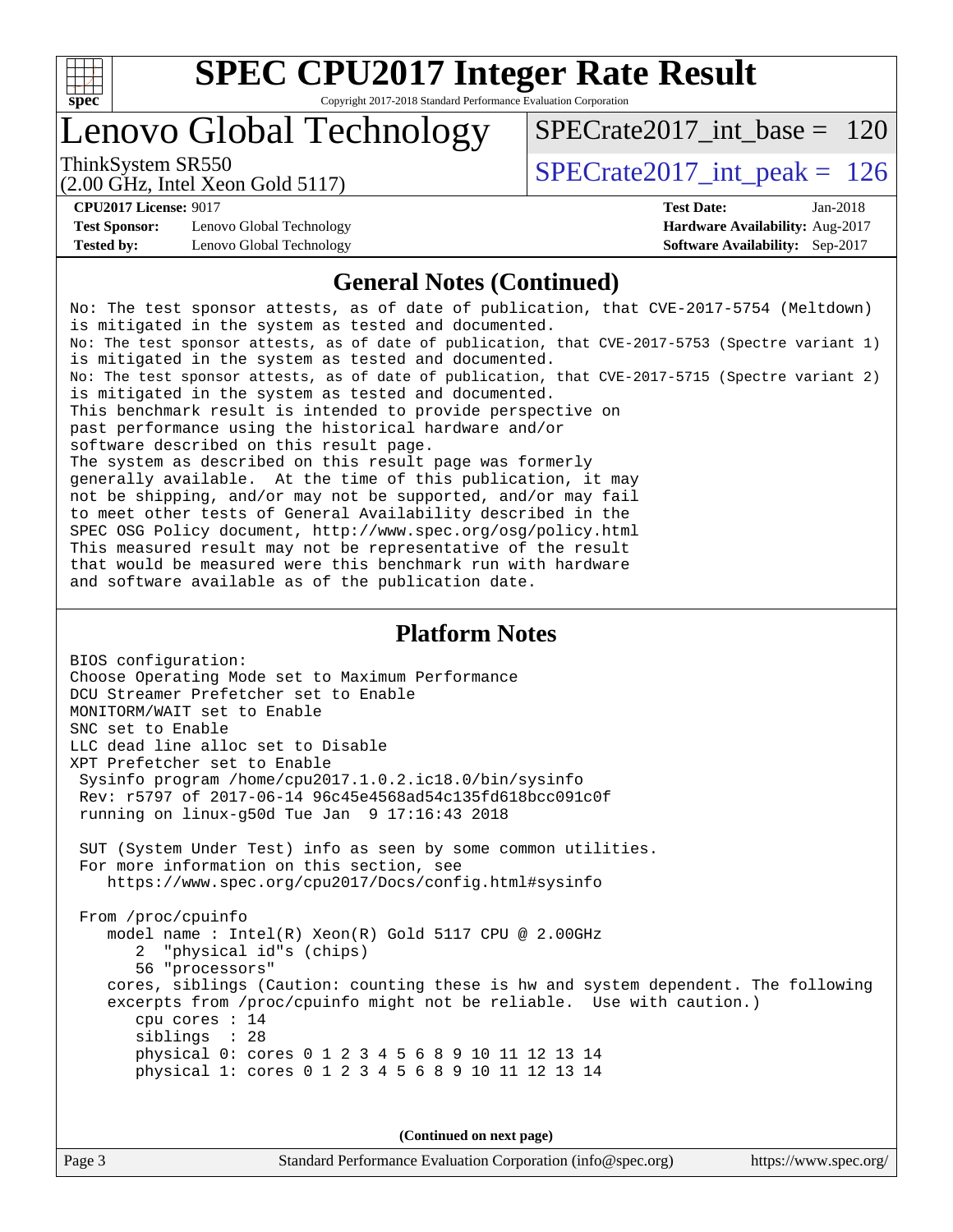

# **[SPEC CPU2017 Integer Rate Result](http://www.spec.org/auto/cpu2017/Docs/result-fields.html#SPECCPU2017IntegerRateResult)**

Copyright 2017-2018 Standard Performance Evaluation Corporation

## Lenovo Global Technology

 $SPECrate2017\_int\_base = 120$ 

(2.00 GHz, Intel Xeon Gold 5117)

ThinkSystem SR550<br>  $\angle Q$  00 GHz, Intel Year Gold 5117

**[Test Sponsor:](http://www.spec.org/auto/cpu2017/Docs/result-fields.html#TestSponsor)** Lenovo Global Technology **[Hardware Availability:](http://www.spec.org/auto/cpu2017/Docs/result-fields.html#HardwareAvailability)** Aug-2017 **[Tested by:](http://www.spec.org/auto/cpu2017/Docs/result-fields.html#Testedby)** Lenovo Global Technology **[Software Availability:](http://www.spec.org/auto/cpu2017/Docs/result-fields.html#SoftwareAvailability)** Sep-2017

**[CPU2017 License:](http://www.spec.org/auto/cpu2017/Docs/result-fields.html#CPU2017License)** 9017 **[Test Date:](http://www.spec.org/auto/cpu2017/Docs/result-fields.html#TestDate)** Jan-2018

#### **[Platform Notes \(Continued\)](http://www.spec.org/auto/cpu2017/Docs/result-fields.html#PlatformNotes)**

 From lscpu: Architecture: x86\_64 CPU op-mode(s): 32-bit, 64-bit Byte Order: Little Endian CPU(s): 56 On-line CPU(s) list: 0-55 Thread(s) per core: 2 Core(s) per socket: 14 Socket(s): 2 NUMA node(s): 4 Vendor ID: GenuineIntel CPU family: 6 Model: 85 Model name: Intel(R) Xeon(R) Gold 5117 CPU @ 2.00GHz Stepping: 4 CPU MHz: 1995.325 BogoMIPS: 3990.65 Virtualization: VT-x L1d cache: 32K L1i cache: 32K L2 cache: 1024K L3 cache: 19712K NUMA node0 CPU(s): 0-3,7-9,28-31,35-37 NUMA node1 CPU(s): 4-6,10-13,32-34,38-41 NUMA node2 CPU(s): 14-17,21-23,42-45,49-51 NUMA node3 CPU(s): 18-20,24-27,46-48,52-55 Flags: fpu vme de pse tsc msr pae mce cx8 apic sep mtrr pge mca cmov pat pse36 clflush dts acpi mmx fxsr sse sse2 ss ht tm pbe syscall nx pdpe1gb rdtscp lm constant\_tsc art arch\_perfmon pebs bts rep\_good nopl xtopology nonstop\_tsc aperfmperf eagerfpu pni pclmulqdq dtes64 monitor ds\_cpl vmx smx est tm2 ssse3 sdbg fma cx16 xtpr pdcm pcid dca sse4\_1 sse4\_2 x2apic movbe popcnt tsc\_deadline\_timer aes xsave avx f16c rdrand lahf\_lm abm 3dnowprefetch ida arat epb pln pts dtherm intel\_pt tpr\_shadow vnmi flexpriority ept vpid fsgsbase tsc\_adjust bmi1 hle avx2 smep bmi2 erms invpcid rtm cqm mpx avx512f avx512dq rdseed adx smap clflushopt clwb avx512cd avx512bw avx512vl xsaveopt xsavec xgetbv1 cqm\_llc cqm\_occup\_llc /proc/cpuinfo cache data cache size : 19712 KB From numactl --hardware WARNING: a numactl 'node' might or might not correspond to a physical chip. available: 4 nodes (0-3) node 0 cpus: 0 1 2 3 7 8 9 28 29 30 31 35 36 37 node 0 size: 96357 MB node 0 free: 95948 MB node 1 cpus: 4 5 6 10 11 12 13 32 33 34 38 39 40 41 node 1 size: 96753 MB **(Continued on next page)**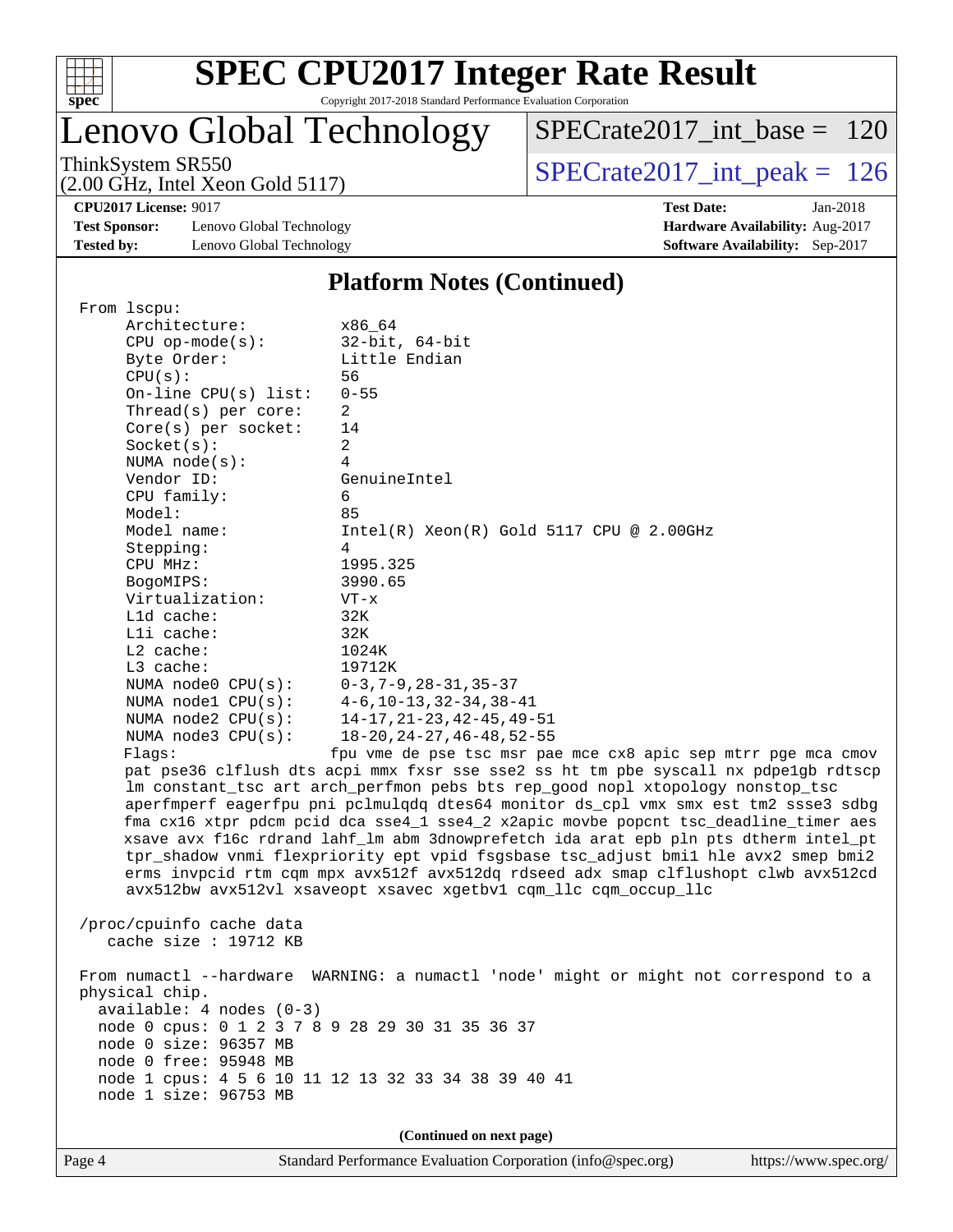

## **[SPEC CPU2017 Integer Rate Result](http://www.spec.org/auto/cpu2017/Docs/result-fields.html#SPECCPU2017IntegerRateResult)**

Copyright 2017-2018 Standard Performance Evaluation Corporation

## Lenovo Global Technology

 $SPECrate2017\_int\_base = 120$ 

(2.00 GHz, Intel Xeon Gold 5117)

ThinkSystem SR550<br>  $\angle Q$  00 GHz, Intel Year Gold 5117

**[Test Sponsor:](http://www.spec.org/auto/cpu2017/Docs/result-fields.html#TestSponsor)** Lenovo Global Technology **[Hardware Availability:](http://www.spec.org/auto/cpu2017/Docs/result-fields.html#HardwareAvailability)** Aug-2017 **[Tested by:](http://www.spec.org/auto/cpu2017/Docs/result-fields.html#Testedby)** Lenovo Global Technology **[Software Availability:](http://www.spec.org/auto/cpu2017/Docs/result-fields.html#SoftwareAvailability)** Sep-2017

**[CPU2017 License:](http://www.spec.org/auto/cpu2017/Docs/result-fields.html#CPU2017License)** 9017 **[Test Date:](http://www.spec.org/auto/cpu2017/Docs/result-fields.html#TestDate)** Jan-2018

#### **[Platform Notes \(Continued\)](http://www.spec.org/auto/cpu2017/Docs/result-fields.html#PlatformNotes)**

 node 1 free: 96321 MB node 2 cpus: 14 15 16 17 21 22 23 42 43 44 45 49 50 51 node 2 size: 96753 MB node 2 free: 96399 MB node 3 cpus: 18 19 20 24 25 26 27 46 47 48 52 53 54 55 node 3 size: 96750 MB node 3 free: 96373 MB node distances: node 0 1 2 3 0: 10 11 21 21 1: 11 10 21 21 2: 21 21 10 11 3: 21 21 11 10 From /proc/meminfo MemTotal: 395893228 kB HugePages\_Total: 0 Hugepagesize: 2048 kB From /etc/\*release\* /etc/\*version\* SuSE-release: SUSE Linux Enterprise Server 12 (x86\_64) VERSION = 12 PATCHLEVEL = 2 # This file is deprecated and will be removed in a future service pack or release. # Please check /etc/os-release for details about this release. os-release: NAME="SLES" VERSION="12-SP2" VERSION\_ID="12.2" PRETTY\_NAME="SUSE Linux Enterprise Server 12 SP2" ID="sles" ANSI\_COLOR="0;32" CPE\_NAME="cpe:/o:suse:sles:12:sp2" uname -a: Linux linux-g50d 4.4.21-69-default #1 SMP Tue Oct 25 10:58:20 UTC 2016 (9464f67) x86\_64 x86\_64 x86\_64 GNU/Linux run-level 3 Jan 9 17:08 SPEC is set to: /home/cpu2017.1.0.2.ic18.0 Filesystem Type Size Used Avail Use% Mounted on /dev/sda2 btrfs 744G 211G 533G 29% /home Additional information from dmidecode follows. WARNING: Use caution when you interpret this section. The 'dmidecode' program reads system data which is "intended to allow **(Continued on next page)**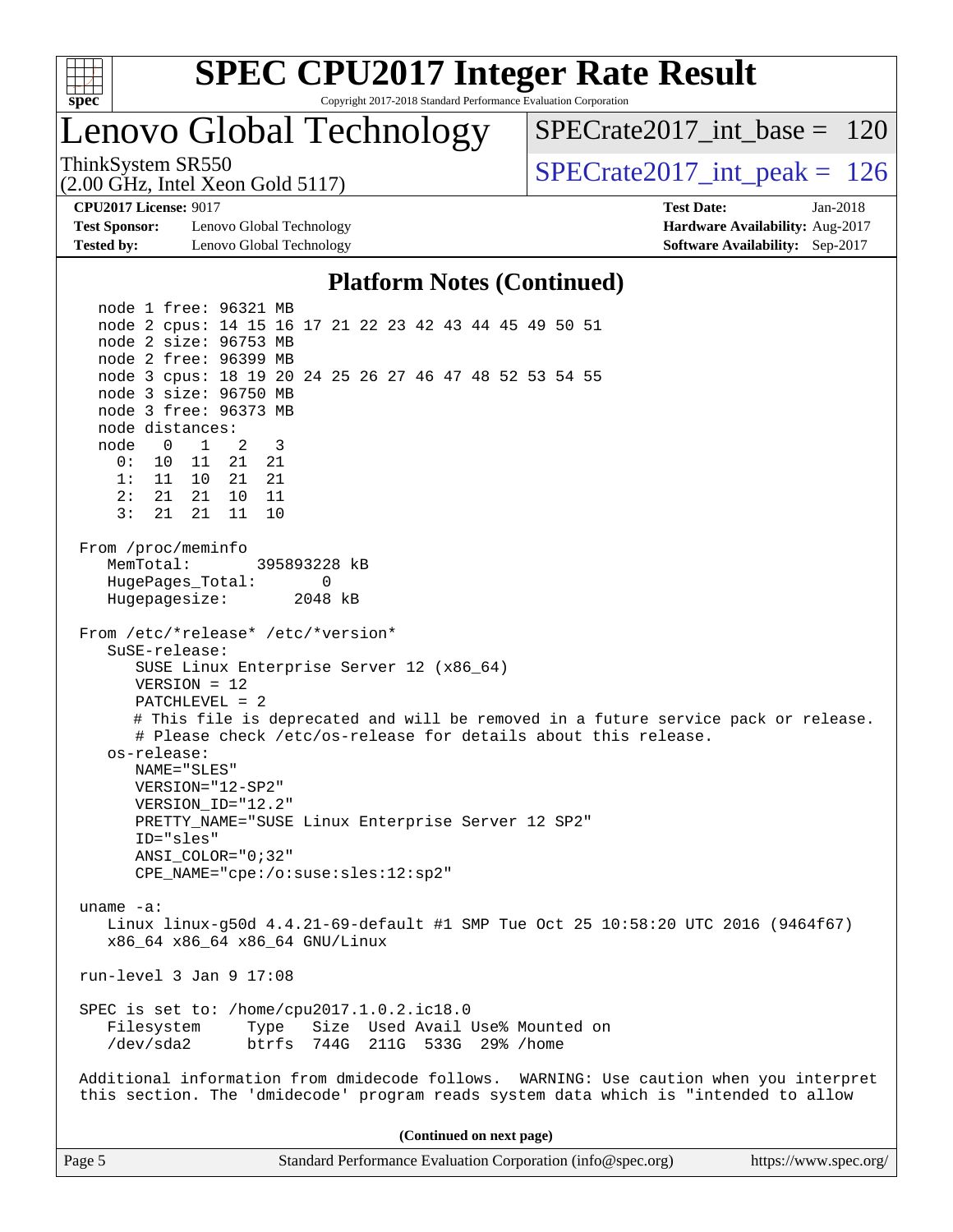

## Lenovo Global Technology

[SPECrate2017\\_int\\_base =](http://www.spec.org/auto/cpu2017/Docs/result-fields.html#SPECrate2017intbase) 120

(2.00 GHz, Intel Xeon Gold 5117)

ThinkSystem SR550<br>(2.00 GHz, Intel Xeon Gold 5117) [SPECrate2017\\_int\\_peak =](http://www.spec.org/auto/cpu2017/Docs/result-fields.html#SPECrate2017intpeak) 126

**[Test Sponsor:](http://www.spec.org/auto/cpu2017/Docs/result-fields.html#TestSponsor)** Lenovo Global Technology **[Hardware Availability:](http://www.spec.org/auto/cpu2017/Docs/result-fields.html#HardwareAvailability)** Aug-2017 **[Tested by:](http://www.spec.org/auto/cpu2017/Docs/result-fields.html#Testedby)** Lenovo Global Technology **[Software Availability:](http://www.spec.org/auto/cpu2017/Docs/result-fields.html#SoftwareAvailability)** Sep-2017

**[CPU2017 License:](http://www.spec.org/auto/cpu2017/Docs/result-fields.html#CPU2017License)** 9017 **[Test Date:](http://www.spec.org/auto/cpu2017/Docs/result-fields.html#TestDate)** Jan-2018

#### **[Platform Notes \(Continued\)](http://www.spec.org/auto/cpu2017/Docs/result-fields.html#PlatformNotes)**

 hardware to be accurately determined", but the intent may not be met, as there are frequent changes to hardware, firmware, and the "DMTF SMBIOS" standard. BIOS Lenovo -[TEE119Q-1.21]- 12/12/2017 Memory: 12x Hynix HMA84GR7AFR4N-VK 32 GB 2 rank 2666, configured at 2400

(End of data from sysinfo program)

#### **[Compiler Version Notes](http://www.spec.org/auto/cpu2017/Docs/result-fields.html#CompilerVersionNotes)**

| 500.perlbench_r(base) 502.gcc_r(base) 505.mcf_r(base, peak)<br>CC.<br>$525.x264_r(base, peak) 557.xz_r(base, peak)$ |  |  |  |  |
|---------------------------------------------------------------------------------------------------------------------|--|--|--|--|
| icc (ICC) 18.0.0 20170811<br>Copyright (C) 1985-2017 Intel Corporation. All rights reserved.                        |  |  |  |  |
| 500.perlbench_r(peak) 502.gcc_r(peak)<br>CC.                                                                        |  |  |  |  |
| icc (ICC) 18.0.0 20170811<br>Copyright (C) 1985-2017 Intel Corporation. All rights reserved.                        |  |  |  |  |
| CXXC 520.omnetpp_r(base) 523.xalancbmk_r(base) 531.deepsjeng_r(base)<br>$541.$ leela $r(base)$                      |  |  |  |  |
| icpc (ICC) 18.0.0 20170811<br>Copyright (C) 1985-2017 Intel Corporation. All rights reserved.                       |  |  |  |  |
| CXXC 520.omnetpp_r(peak) 523.xalancbmk_r(peak) 531.deepsjeng_r(peak)<br>$541.$ leela r(peak)                        |  |  |  |  |
| icpc (ICC) 18.0.0 20170811<br>Copyright (C) 1985-2017 Intel Corporation. All rights reserved.                       |  |  |  |  |
| FC 548.exchange2_r(base, peak)                                                                                      |  |  |  |  |
| ifort (IFORT) 18.0.0 20170811<br>Copyright (C) 1985-2017 Intel Corporation. All rights reserved.                    |  |  |  |  |
| (Continued on next page)                                                                                            |  |  |  |  |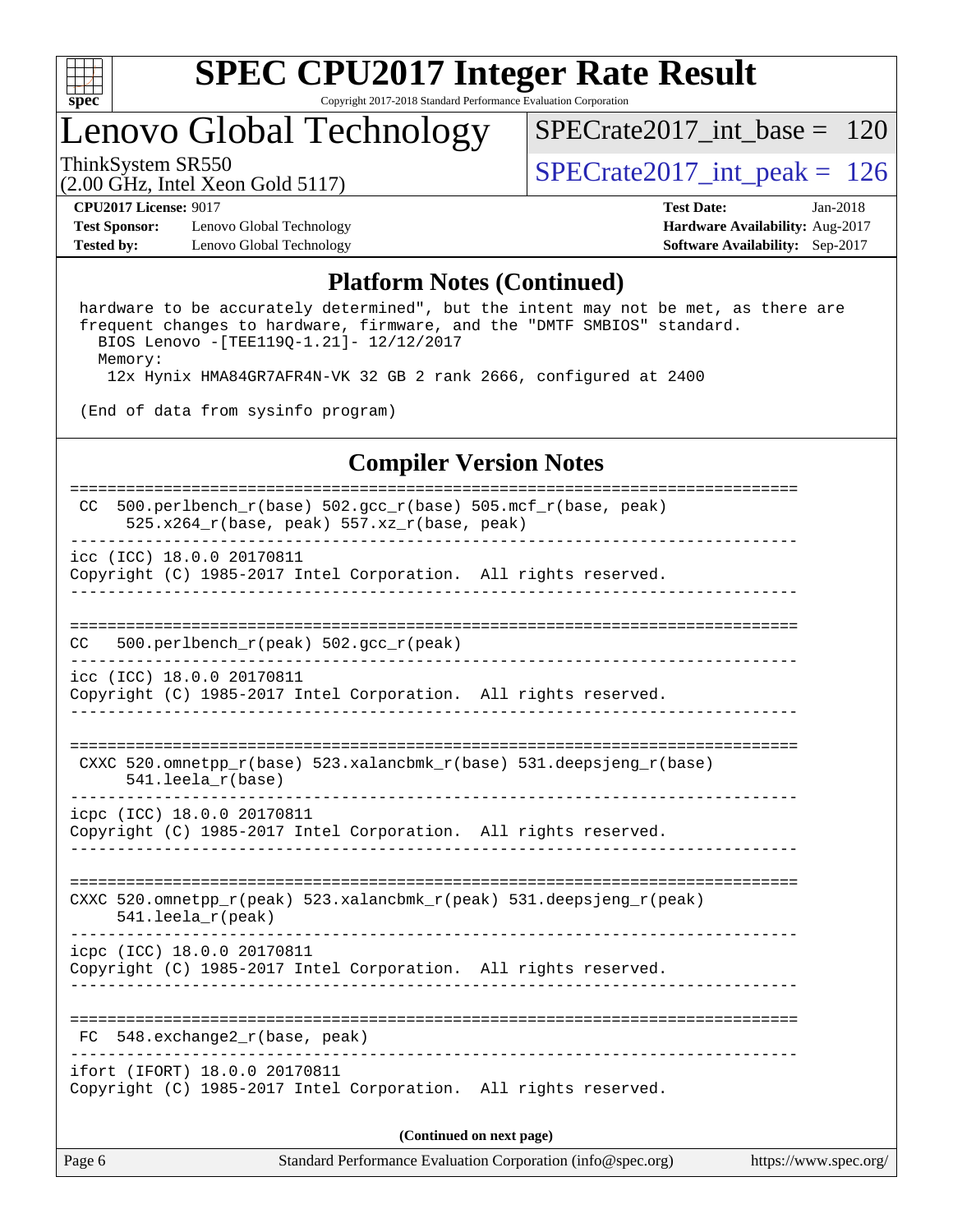

## Lenovo Global Technology

[SPECrate2017\\_int\\_base =](http://www.spec.org/auto/cpu2017/Docs/result-fields.html#SPECrate2017intbase) 120

(2.00 GHz, Intel Xeon Gold 5117)

ThinkSystem SR550<br>  $\angle Q$  00 GHz, Intel Year Gold 5117

**[Test Sponsor:](http://www.spec.org/auto/cpu2017/Docs/result-fields.html#TestSponsor)** Lenovo Global Technology **[Hardware Availability:](http://www.spec.org/auto/cpu2017/Docs/result-fields.html#HardwareAvailability)** Aug-2017 **[Tested by:](http://www.spec.org/auto/cpu2017/Docs/result-fields.html#Testedby)** Lenovo Global Technology **[Software Availability:](http://www.spec.org/auto/cpu2017/Docs/result-fields.html#SoftwareAvailability)** Sep-2017

**[CPU2017 License:](http://www.spec.org/auto/cpu2017/Docs/result-fields.html#CPU2017License)** 9017 **[Test Date:](http://www.spec.org/auto/cpu2017/Docs/result-fields.html#TestDate)** Jan-2018

### **[Compiler Version Notes \(Continued\)](http://www.spec.org/auto/cpu2017/Docs/result-fields.html#CompilerVersionNotes)**

------------------------------------------------------------------------------

## **[Base Compiler Invocation](http://www.spec.org/auto/cpu2017/Docs/result-fields.html#BaseCompilerInvocation)**

[C benchmarks](http://www.spec.org/auto/cpu2017/Docs/result-fields.html#Cbenchmarks): [icc](http://www.spec.org/cpu2017/results/res2018q1/cpu2017-20180122-03077.flags.html#user_CCbase_intel_icc_18.0_66fc1ee009f7361af1fbd72ca7dcefbb700085f36577c54f309893dd4ec40d12360134090235512931783d35fd58c0460139e722d5067c5574d8eaf2b3e37e92)

[C++ benchmarks:](http://www.spec.org/auto/cpu2017/Docs/result-fields.html#CXXbenchmarks)

[icpc](http://www.spec.org/cpu2017/results/res2018q1/cpu2017-20180122-03077.flags.html#user_CXXbase_intel_icpc_18.0_c510b6838c7f56d33e37e94d029a35b4a7bccf4766a728ee175e80a419847e808290a9b78be685c44ab727ea267ec2f070ec5dc83b407c0218cded6866a35d07)

[Fortran benchmarks](http://www.spec.org/auto/cpu2017/Docs/result-fields.html#Fortranbenchmarks): [ifort](http://www.spec.org/cpu2017/results/res2018q1/cpu2017-20180122-03077.flags.html#user_FCbase_intel_ifort_18.0_8111460550e3ca792625aed983ce982f94888b8b503583aa7ba2b8303487b4d8a21a13e7191a45c5fd58ff318f48f9492884d4413fa793fd88dd292cad7027ca)

### **[Base Portability Flags](http://www.spec.org/auto/cpu2017/Docs/result-fields.html#BasePortabilityFlags)**

 500.perlbench\_r: [-DSPEC\\_LP64](http://www.spec.org/cpu2017/results/res2018q1/cpu2017-20180122-03077.flags.html#b500.perlbench_r_basePORTABILITY_DSPEC_LP64) [-DSPEC\\_LINUX\\_X64](http://www.spec.org/cpu2017/results/res2018q1/cpu2017-20180122-03077.flags.html#b500.perlbench_r_baseCPORTABILITY_DSPEC_LINUX_X64) 502.gcc\_r: [-DSPEC\\_LP64](http://www.spec.org/cpu2017/results/res2018q1/cpu2017-20180122-03077.flags.html#suite_basePORTABILITY502_gcc_r_DSPEC_LP64) 505.mcf\_r: [-DSPEC\\_LP64](http://www.spec.org/cpu2017/results/res2018q1/cpu2017-20180122-03077.flags.html#suite_basePORTABILITY505_mcf_r_DSPEC_LP64) 520.omnetpp\_r: [-DSPEC\\_LP64](http://www.spec.org/cpu2017/results/res2018q1/cpu2017-20180122-03077.flags.html#suite_basePORTABILITY520_omnetpp_r_DSPEC_LP64) 523.xalancbmk\_r: [-DSPEC\\_LP64](http://www.spec.org/cpu2017/results/res2018q1/cpu2017-20180122-03077.flags.html#suite_basePORTABILITY523_xalancbmk_r_DSPEC_LP64) [-DSPEC\\_LINUX](http://www.spec.org/cpu2017/results/res2018q1/cpu2017-20180122-03077.flags.html#b523.xalancbmk_r_baseCXXPORTABILITY_DSPEC_LINUX) 525.x264\_r: [-DSPEC\\_LP64](http://www.spec.org/cpu2017/results/res2018q1/cpu2017-20180122-03077.flags.html#suite_basePORTABILITY525_x264_r_DSPEC_LP64) 531.deepsjeng\_r: [-DSPEC\\_LP64](http://www.spec.org/cpu2017/results/res2018q1/cpu2017-20180122-03077.flags.html#suite_basePORTABILITY531_deepsjeng_r_DSPEC_LP64) 541.leela\_r: [-DSPEC\\_LP64](http://www.spec.org/cpu2017/results/res2018q1/cpu2017-20180122-03077.flags.html#suite_basePORTABILITY541_leela_r_DSPEC_LP64) 548.exchange2\_r: [-DSPEC\\_LP64](http://www.spec.org/cpu2017/results/res2018q1/cpu2017-20180122-03077.flags.html#suite_basePORTABILITY548_exchange2_r_DSPEC_LP64) 557.xz\_r: [-DSPEC\\_LP64](http://www.spec.org/cpu2017/results/res2018q1/cpu2017-20180122-03077.flags.html#suite_basePORTABILITY557_xz_r_DSPEC_LP64)

## **[Base Optimization Flags](http://www.spec.org/auto/cpu2017/Docs/result-fields.html#BaseOptimizationFlags)**

#### [C benchmarks](http://www.spec.org/auto/cpu2017/Docs/result-fields.html#Cbenchmarks):

[-Wl,-z,muldefs](http://www.spec.org/cpu2017/results/res2018q1/cpu2017-20180122-03077.flags.html#user_CCbase_link_force_multiple1_b4cbdb97b34bdee9ceefcfe54f4c8ea74255f0b02a4b23e853cdb0e18eb4525ac79b5a88067c842dd0ee6996c24547a27a4b99331201badda8798ef8a743f577) [-xCORE-AVX2](http://www.spec.org/cpu2017/results/res2018q1/cpu2017-20180122-03077.flags.html#user_CCbase_f-xCORE-AVX2) [-ipo](http://www.spec.org/cpu2017/results/res2018q1/cpu2017-20180122-03077.flags.html#user_CCbase_f-ipo) [-O3](http://www.spec.org/cpu2017/results/res2018q1/cpu2017-20180122-03077.flags.html#user_CCbase_f-O3) [-no-prec-div](http://www.spec.org/cpu2017/results/res2018q1/cpu2017-20180122-03077.flags.html#user_CCbase_f-no-prec-div) [-qopt-mem-layout-trans=3](http://www.spec.org/cpu2017/results/res2018q1/cpu2017-20180122-03077.flags.html#user_CCbase_f-qopt-mem-layout-trans_de80db37974c74b1f0e20d883f0b675c88c3b01e9d123adea9b28688d64333345fb62bc4a798493513fdb68f60282f9a726aa07f478b2f7113531aecce732043) [-L/usr/local/je5.0.1-64/lib](http://www.spec.org/cpu2017/results/res2018q1/cpu2017-20180122-03077.flags.html#user_CCbase_jemalloc_link_path64_4b10a636b7bce113509b17f3bd0d6226c5fb2346b9178c2d0232c14f04ab830f976640479e5c33dc2bcbbdad86ecfb6634cbbd4418746f06f368b512fced5394) [-ljemalloc](http://www.spec.org/cpu2017/results/res2018q1/cpu2017-20180122-03077.flags.html#user_CCbase_jemalloc_link_lib_d1249b907c500fa1c0672f44f562e3d0f79738ae9e3c4a9c376d49f265a04b9c99b167ecedbf6711b3085be911c67ff61f150a17b3472be731631ba4d0471706)

#### [C++ benchmarks:](http://www.spec.org/auto/cpu2017/Docs/result-fields.html#CXXbenchmarks)

[-Wl,-z,muldefs](http://www.spec.org/cpu2017/results/res2018q1/cpu2017-20180122-03077.flags.html#user_CXXbase_link_force_multiple1_b4cbdb97b34bdee9ceefcfe54f4c8ea74255f0b02a4b23e853cdb0e18eb4525ac79b5a88067c842dd0ee6996c24547a27a4b99331201badda8798ef8a743f577) [-xCORE-AVX2](http://www.spec.org/cpu2017/results/res2018q1/cpu2017-20180122-03077.flags.html#user_CXXbase_f-xCORE-AVX2) [-ipo](http://www.spec.org/cpu2017/results/res2018q1/cpu2017-20180122-03077.flags.html#user_CXXbase_f-ipo) [-O3](http://www.spec.org/cpu2017/results/res2018q1/cpu2017-20180122-03077.flags.html#user_CXXbase_f-O3) [-no-prec-div](http://www.spec.org/cpu2017/results/res2018q1/cpu2017-20180122-03077.flags.html#user_CXXbase_f-no-prec-div) [-qopt-mem-layout-trans=3](http://www.spec.org/cpu2017/results/res2018q1/cpu2017-20180122-03077.flags.html#user_CXXbase_f-qopt-mem-layout-trans_de80db37974c74b1f0e20d883f0b675c88c3b01e9d123adea9b28688d64333345fb62bc4a798493513fdb68f60282f9a726aa07f478b2f7113531aecce732043) [-L/usr/local/je5.0.1-64/lib](http://www.spec.org/cpu2017/results/res2018q1/cpu2017-20180122-03077.flags.html#user_CXXbase_jemalloc_link_path64_4b10a636b7bce113509b17f3bd0d6226c5fb2346b9178c2d0232c14f04ab830f976640479e5c33dc2bcbbdad86ecfb6634cbbd4418746f06f368b512fced5394) [-ljemalloc](http://www.spec.org/cpu2017/results/res2018q1/cpu2017-20180122-03077.flags.html#user_CXXbase_jemalloc_link_lib_d1249b907c500fa1c0672f44f562e3d0f79738ae9e3c4a9c376d49f265a04b9c99b167ecedbf6711b3085be911c67ff61f150a17b3472be731631ba4d0471706)

#### [Fortran benchmarks](http://www.spec.org/auto/cpu2017/Docs/result-fields.html#Fortranbenchmarks):

```
-Wl,-z,muldefs -xCORE-AVX2 -ipo -O3 -no-prec-div
-qopt-mem-layout-trans=3 -nostandard-realloc-lhs -align array32byte
-L/usr/local/je5.0.1-64/lib -ljemalloc
```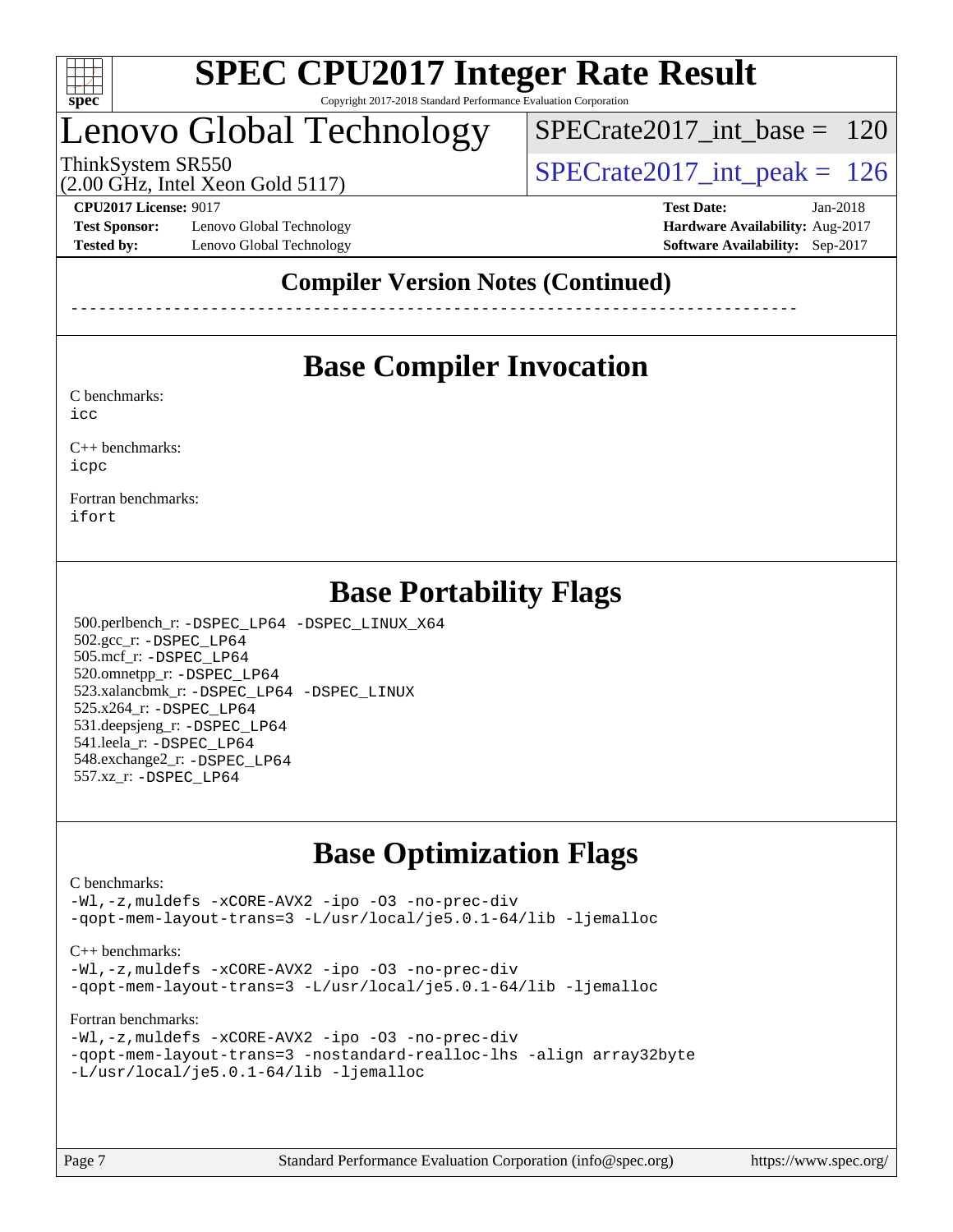

## Lenovo Global Technology

ThinkSystem SR550<br>(2.00 GHz, Intel Xeon Gold 5117) [SPECrate2017\\_int\\_peak =](http://www.spec.org/auto/cpu2017/Docs/result-fields.html#SPECrate2017intpeak) 126 [SPECrate2017\\_int\\_base =](http://www.spec.org/auto/cpu2017/Docs/result-fields.html#SPECrate2017intbase) 120

(2.00 GHz, Intel Xeon Gold 5117)

**[Test Sponsor:](http://www.spec.org/auto/cpu2017/Docs/result-fields.html#TestSponsor)** Lenovo Global Technology **[Hardware Availability:](http://www.spec.org/auto/cpu2017/Docs/result-fields.html#HardwareAvailability)** Aug-2017 **[Tested by:](http://www.spec.org/auto/cpu2017/Docs/result-fields.html#Testedby)** Lenovo Global Technology **[Software Availability:](http://www.spec.org/auto/cpu2017/Docs/result-fields.html#SoftwareAvailability)** Sep-2017

**[CPU2017 License:](http://www.spec.org/auto/cpu2017/Docs/result-fields.html#CPU2017License)** 9017 **[Test Date:](http://www.spec.org/auto/cpu2017/Docs/result-fields.html#TestDate)** Jan-2018

## **[Base Other Flags](http://www.spec.org/auto/cpu2017/Docs/result-fields.html#BaseOtherFlags)**

[C benchmarks:](http://www.spec.org/auto/cpu2017/Docs/result-fields.html#Cbenchmarks) [-m64](http://www.spec.org/cpu2017/results/res2018q1/cpu2017-20180122-03077.flags.html#user_CCbase_intel_intel64_18.0_af43caccfc8ded86e7699f2159af6efc7655f51387b94da716254467f3c01020a5059329e2569e4053f409e7c9202a7efc638f7a6d1ffb3f52dea4a3e31d82ab) [-std=c11](http://www.spec.org/cpu2017/results/res2018q1/cpu2017-20180122-03077.flags.html#user_CCbase_intel_compiler_c11_mode_0e1c27790398a4642dfca32ffe6c27b5796f9c2d2676156f2e42c9c44eaad0c049b1cdb667a270c34d979996257aeb8fc440bfb01818dbc9357bd9d174cb8524)

[C++ benchmarks:](http://www.spec.org/auto/cpu2017/Docs/result-fields.html#CXXbenchmarks) [-m64](http://www.spec.org/cpu2017/results/res2018q1/cpu2017-20180122-03077.flags.html#user_CXXbase_intel_intel64_18.0_af43caccfc8ded86e7699f2159af6efc7655f51387b94da716254467f3c01020a5059329e2569e4053f409e7c9202a7efc638f7a6d1ffb3f52dea4a3e31d82ab)

[Fortran benchmarks](http://www.spec.org/auto/cpu2017/Docs/result-fields.html#Fortranbenchmarks):

[-m64](http://www.spec.org/cpu2017/results/res2018q1/cpu2017-20180122-03077.flags.html#user_FCbase_intel_intel64_18.0_af43caccfc8ded86e7699f2159af6efc7655f51387b94da716254467f3c01020a5059329e2569e4053f409e7c9202a7efc638f7a6d1ffb3f52dea4a3e31d82ab)

### **[Peak Compiler Invocation](http://www.spec.org/auto/cpu2017/Docs/result-fields.html#PeakCompilerInvocation)**

[C benchmarks](http://www.spec.org/auto/cpu2017/Docs/result-fields.html#Cbenchmarks): [icc](http://www.spec.org/cpu2017/results/res2018q1/cpu2017-20180122-03077.flags.html#user_CCpeak_intel_icc_18.0_66fc1ee009f7361af1fbd72ca7dcefbb700085f36577c54f309893dd4ec40d12360134090235512931783d35fd58c0460139e722d5067c5574d8eaf2b3e37e92)

[C++ benchmarks:](http://www.spec.org/auto/cpu2017/Docs/result-fields.html#CXXbenchmarks) [icpc](http://www.spec.org/cpu2017/results/res2018q1/cpu2017-20180122-03077.flags.html#user_CXXpeak_intel_icpc_18.0_c510b6838c7f56d33e37e94d029a35b4a7bccf4766a728ee175e80a419847e808290a9b78be685c44ab727ea267ec2f070ec5dc83b407c0218cded6866a35d07)

[Fortran benchmarks](http://www.spec.org/auto/cpu2017/Docs/result-fields.html#Fortranbenchmarks): [ifort](http://www.spec.org/cpu2017/results/res2018q1/cpu2017-20180122-03077.flags.html#user_FCpeak_intel_ifort_18.0_8111460550e3ca792625aed983ce982f94888b8b503583aa7ba2b8303487b4d8a21a13e7191a45c5fd58ff318f48f9492884d4413fa793fd88dd292cad7027ca)

## **[Peak Portability Flags](http://www.spec.org/auto/cpu2017/Docs/result-fields.html#PeakPortabilityFlags)**

 500.perlbench\_r: [-DSPEC\\_LP64](http://www.spec.org/cpu2017/results/res2018q1/cpu2017-20180122-03077.flags.html#b500.perlbench_r_peakPORTABILITY_DSPEC_LP64) [-DSPEC\\_LINUX\\_X64](http://www.spec.org/cpu2017/results/res2018q1/cpu2017-20180122-03077.flags.html#b500.perlbench_r_peakCPORTABILITY_DSPEC_LINUX_X64) 502.gcc\_r: [-D\\_FILE\\_OFFSET\\_BITS=64](http://www.spec.org/cpu2017/results/res2018q1/cpu2017-20180122-03077.flags.html#user_peakPORTABILITY502_gcc_r_file_offset_bits_64_5ae949a99b284ddf4e95728d47cb0843d81b2eb0e18bdfe74bbf0f61d0b064f4bda2f10ea5eb90e1dcab0e84dbc592acfc5018bc955c18609f94ddb8d550002c) 505.mcf\_r: [-DSPEC\\_LP64](http://www.spec.org/cpu2017/results/res2018q1/cpu2017-20180122-03077.flags.html#suite_peakPORTABILITY505_mcf_r_DSPEC_LP64) 520.omnetpp\_r: [-DSPEC\\_LP64](http://www.spec.org/cpu2017/results/res2018q1/cpu2017-20180122-03077.flags.html#suite_peakPORTABILITY520_omnetpp_r_DSPEC_LP64) 523.xalancbmk\_r: [-D\\_FILE\\_OFFSET\\_BITS=64](http://www.spec.org/cpu2017/results/res2018q1/cpu2017-20180122-03077.flags.html#user_peakPORTABILITY523_xalancbmk_r_file_offset_bits_64_5ae949a99b284ddf4e95728d47cb0843d81b2eb0e18bdfe74bbf0f61d0b064f4bda2f10ea5eb90e1dcab0e84dbc592acfc5018bc955c18609f94ddb8d550002c) [-DSPEC\\_LINUX](http://www.spec.org/cpu2017/results/res2018q1/cpu2017-20180122-03077.flags.html#b523.xalancbmk_r_peakCXXPORTABILITY_DSPEC_LINUX) 525.x264\_r: [-DSPEC\\_LP64](http://www.spec.org/cpu2017/results/res2018q1/cpu2017-20180122-03077.flags.html#suite_peakPORTABILITY525_x264_r_DSPEC_LP64) 531.deepsjeng\_r: [-DSPEC\\_LP64](http://www.spec.org/cpu2017/results/res2018q1/cpu2017-20180122-03077.flags.html#suite_peakPORTABILITY531_deepsjeng_r_DSPEC_LP64) 541.leela\_r: [-DSPEC\\_LP64](http://www.spec.org/cpu2017/results/res2018q1/cpu2017-20180122-03077.flags.html#suite_peakPORTABILITY541_leela_r_DSPEC_LP64) 548.exchange2\_r: [-DSPEC\\_LP64](http://www.spec.org/cpu2017/results/res2018q1/cpu2017-20180122-03077.flags.html#suite_peakPORTABILITY548_exchange2_r_DSPEC_LP64) 557.xz\_r: [-DSPEC\\_LP64](http://www.spec.org/cpu2017/results/res2018q1/cpu2017-20180122-03077.flags.html#suite_peakPORTABILITY557_xz_r_DSPEC_LP64)

## **[Peak Optimization Flags](http://www.spec.org/auto/cpu2017/Docs/result-fields.html#PeakOptimizationFlags)**

[C benchmarks](http://www.spec.org/auto/cpu2017/Docs/result-fields.html#Cbenchmarks):

```
 500.perlbench_r: -Wl,-z,muldefs -prof-gen(pass 1) -prof-use(pass 2) -ipo
-xCORE-AVX2 -O3 -no-prec-div -qopt-mem-layout-trans=3
-fno-strict-overflow -L/usr/local/je5.0.1-64/lib
```
**(Continued on next page)**

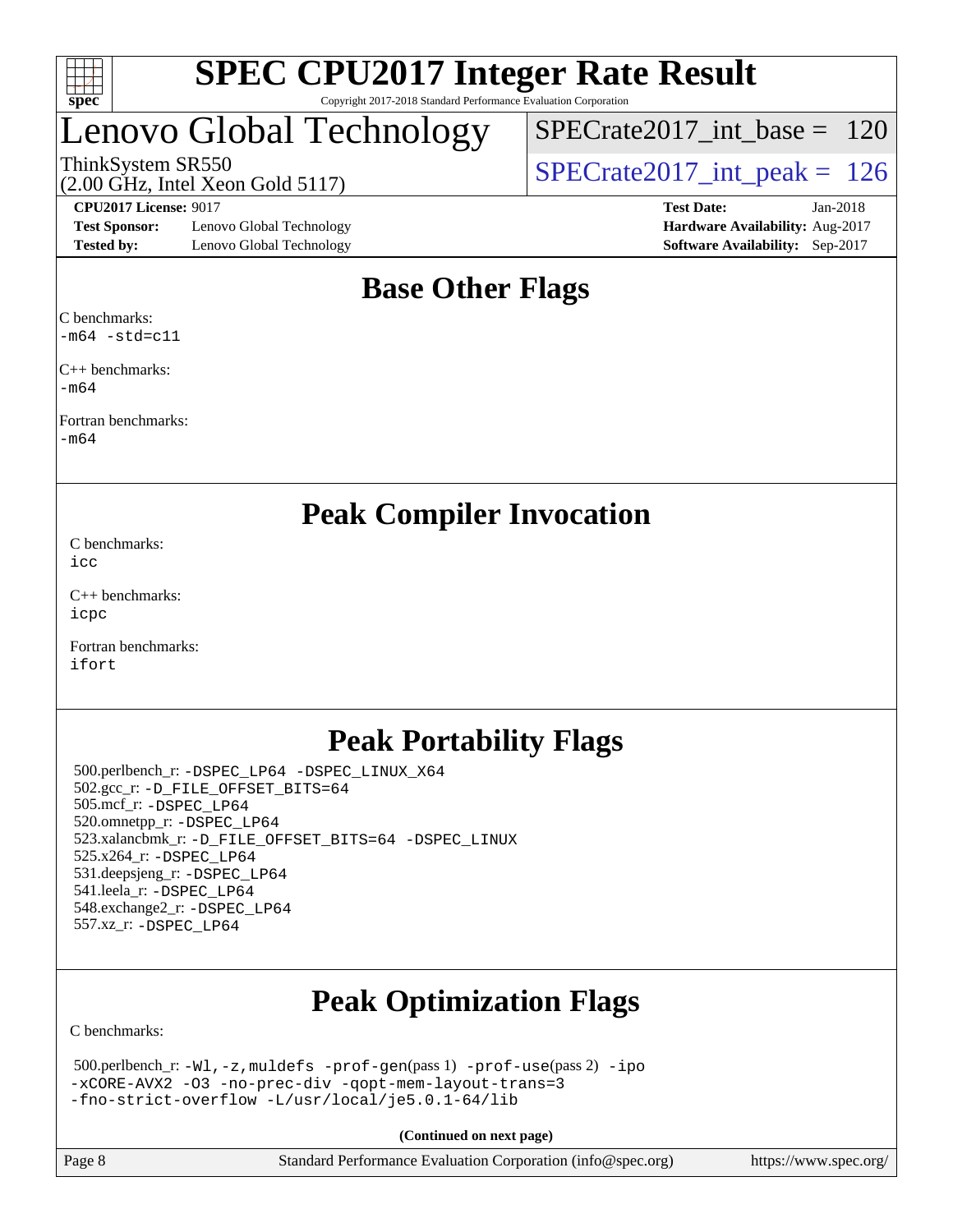

# **[SPEC CPU2017 Integer Rate Result](http://www.spec.org/auto/cpu2017/Docs/result-fields.html#SPECCPU2017IntegerRateResult)**

Copyright 2017-2018 Standard Performance Evaluation Corporation

## Lenovo Global Technology

 $SPECrate2017\_int\_base = 120$ 

(2.00 GHz, Intel Xeon Gold 5117)

ThinkSystem SR550<br>  $\angle Q$  00 GHz, Intel Year Gold 5117

**[Test Sponsor:](http://www.spec.org/auto/cpu2017/Docs/result-fields.html#TestSponsor)** Lenovo Global Technology **[Hardware Availability:](http://www.spec.org/auto/cpu2017/Docs/result-fields.html#HardwareAvailability)** Aug-2017 **[Tested by:](http://www.spec.org/auto/cpu2017/Docs/result-fields.html#Testedby)** Lenovo Global Technology **[Software Availability:](http://www.spec.org/auto/cpu2017/Docs/result-fields.html#SoftwareAvailability)** Sep-2017

**[CPU2017 License:](http://www.spec.org/auto/cpu2017/Docs/result-fields.html#CPU2017License)** 9017 **[Test Date:](http://www.spec.org/auto/cpu2017/Docs/result-fields.html#TestDate)** Jan-2018

## **[Peak Optimization Flags \(Continued\)](http://www.spec.org/auto/cpu2017/Docs/result-fields.html#PeakOptimizationFlags)**

500.perlbench\_r (continued):

[-ljemalloc](http://www.spec.org/cpu2017/results/res2018q1/cpu2017-20180122-03077.flags.html#user_peakEXTRA_LIBS500_perlbench_r_jemalloc_link_lib_d1249b907c500fa1c0672f44f562e3d0f79738ae9e3c4a9c376d49f265a04b9c99b167ecedbf6711b3085be911c67ff61f150a17b3472be731631ba4d0471706)

 502.gcc\_r: [-L/opt/intel/compilers\\_and\\_libraries\\_2018/linux/lib/ia32](http://www.spec.org/cpu2017/results/res2018q1/cpu2017-20180122-03077.flags.html#user_peakCCLD502_gcc_r_Enable-32bit-runtime_af243bdb1d79e4c7a4f720bf8275e627de2ecd461de63307bc14cef0633fde3cd7bb2facb32dcc8be9566045fb55d40ce2b72b725f73827aa7833441b71b9343) [-Wl,-z,muldefs](http://www.spec.org/cpu2017/results/res2018q1/cpu2017-20180122-03077.flags.html#user_peakEXTRA_LDFLAGS502_gcc_r_link_force_multiple1_b4cbdb97b34bdee9ceefcfe54f4c8ea74255f0b02a4b23e853cdb0e18eb4525ac79b5a88067c842dd0ee6996c24547a27a4b99331201badda8798ef8a743f577) [-prof-gen](http://www.spec.org/cpu2017/results/res2018q1/cpu2017-20180122-03077.flags.html#user_peakPASS1_CFLAGSPASS1_LDFLAGS502_gcc_r_prof_gen_5aa4926d6013ddb2a31985c654b3eb18169fc0c6952a63635c234f711e6e63dd76e94ad52365559451ec499a2cdb89e4dc58ba4c67ef54ca681ffbe1461d6b36)(pass 1) [-prof-use](http://www.spec.org/cpu2017/results/res2018q1/cpu2017-20180122-03077.flags.html#user_peakPASS2_CFLAGSPASS2_LDFLAGS502_gcc_r_prof_use_1a21ceae95f36a2b53c25747139a6c16ca95bd9def2a207b4f0849963b97e94f5260e30a0c64f4bb623698870e679ca08317ef8150905d41bd88c6f78df73f19)(pass 2) [-ipo](http://www.spec.org/cpu2017/results/res2018q1/cpu2017-20180122-03077.flags.html#user_peakPASS1_COPTIMIZEPASS2_COPTIMIZE502_gcc_r_f-ipo) [-xCORE-AVX2](http://www.spec.org/cpu2017/results/res2018q1/cpu2017-20180122-03077.flags.html#user_peakPASS2_COPTIMIZE502_gcc_r_f-xCORE-AVX2) [-O3](http://www.spec.org/cpu2017/results/res2018q1/cpu2017-20180122-03077.flags.html#user_peakPASS1_COPTIMIZEPASS2_COPTIMIZE502_gcc_r_f-O3) [-no-prec-div](http://www.spec.org/cpu2017/results/res2018q1/cpu2017-20180122-03077.flags.html#user_peakPASS1_COPTIMIZEPASS2_COPTIMIZE502_gcc_r_f-no-prec-div) [-qopt-mem-layout-trans=3](http://www.spec.org/cpu2017/results/res2018q1/cpu2017-20180122-03077.flags.html#user_peakPASS1_COPTIMIZEPASS2_COPTIMIZE502_gcc_r_f-qopt-mem-layout-trans_de80db37974c74b1f0e20d883f0b675c88c3b01e9d123adea9b28688d64333345fb62bc4a798493513fdb68f60282f9a726aa07f478b2f7113531aecce732043) [-L/usr/local/je5.0.1-32/lib](http://www.spec.org/cpu2017/results/res2018q1/cpu2017-20180122-03077.flags.html#user_peakEXTRA_LIBS502_gcc_r_jemalloc_link_path32_e29f22e8e6c17053bbc6a0971f5a9c01a601a06bb1a59df2084b77a2fe0a2995b64fd4256feaeea39eeba3aae142e96e2b2b0a28974019c0c0c88139a84f900a) [-ljemalloc](http://www.spec.org/cpu2017/results/res2018q1/cpu2017-20180122-03077.flags.html#user_peakEXTRA_LIBS502_gcc_r_jemalloc_link_lib_d1249b907c500fa1c0672f44f562e3d0f79738ae9e3c4a9c376d49f265a04b9c99b167ecedbf6711b3085be911c67ff61f150a17b3472be731631ba4d0471706)

 505.mcf\_r: [-Wl,-z,muldefs](http://www.spec.org/cpu2017/results/res2018q1/cpu2017-20180122-03077.flags.html#user_peakEXTRA_LDFLAGS505_mcf_r_link_force_multiple1_b4cbdb97b34bdee9ceefcfe54f4c8ea74255f0b02a4b23e853cdb0e18eb4525ac79b5a88067c842dd0ee6996c24547a27a4b99331201badda8798ef8a743f577) [-xCORE-AVX2](http://www.spec.org/cpu2017/results/res2018q1/cpu2017-20180122-03077.flags.html#user_peakCOPTIMIZE505_mcf_r_f-xCORE-AVX2) [-ipo](http://www.spec.org/cpu2017/results/res2018q1/cpu2017-20180122-03077.flags.html#user_peakCOPTIMIZE505_mcf_r_f-ipo) [-O3](http://www.spec.org/cpu2017/results/res2018q1/cpu2017-20180122-03077.flags.html#user_peakCOPTIMIZE505_mcf_r_f-O3) [-no-prec-div](http://www.spec.org/cpu2017/results/res2018q1/cpu2017-20180122-03077.flags.html#user_peakCOPTIMIZE505_mcf_r_f-no-prec-div) [-qopt-mem-layout-trans=3](http://www.spec.org/cpu2017/results/res2018q1/cpu2017-20180122-03077.flags.html#user_peakCOPTIMIZE505_mcf_r_f-qopt-mem-layout-trans_de80db37974c74b1f0e20d883f0b675c88c3b01e9d123adea9b28688d64333345fb62bc4a798493513fdb68f60282f9a726aa07f478b2f7113531aecce732043) [-L/usr/local/je5.0.1-64/lib](http://www.spec.org/cpu2017/results/res2018q1/cpu2017-20180122-03077.flags.html#user_peakEXTRA_LIBS505_mcf_r_jemalloc_link_path64_4b10a636b7bce113509b17f3bd0d6226c5fb2346b9178c2d0232c14f04ab830f976640479e5c33dc2bcbbdad86ecfb6634cbbd4418746f06f368b512fced5394) [-ljemalloc](http://www.spec.org/cpu2017/results/res2018q1/cpu2017-20180122-03077.flags.html#user_peakEXTRA_LIBS505_mcf_r_jemalloc_link_lib_d1249b907c500fa1c0672f44f562e3d0f79738ae9e3c4a9c376d49f265a04b9c99b167ecedbf6711b3085be911c67ff61f150a17b3472be731631ba4d0471706)

 525.x264\_r: [-Wl,-z,muldefs](http://www.spec.org/cpu2017/results/res2018q1/cpu2017-20180122-03077.flags.html#user_peakEXTRA_LDFLAGS525_x264_r_link_force_multiple1_b4cbdb97b34bdee9ceefcfe54f4c8ea74255f0b02a4b23e853cdb0e18eb4525ac79b5a88067c842dd0ee6996c24547a27a4b99331201badda8798ef8a743f577) [-xCORE-AVX2](http://www.spec.org/cpu2017/results/res2018q1/cpu2017-20180122-03077.flags.html#user_peakCOPTIMIZE525_x264_r_f-xCORE-AVX2) [-ipo](http://www.spec.org/cpu2017/results/res2018q1/cpu2017-20180122-03077.flags.html#user_peakCOPTIMIZE525_x264_r_f-ipo) [-O3](http://www.spec.org/cpu2017/results/res2018q1/cpu2017-20180122-03077.flags.html#user_peakCOPTIMIZE525_x264_r_f-O3) [-no-prec-div](http://www.spec.org/cpu2017/results/res2018q1/cpu2017-20180122-03077.flags.html#user_peakCOPTIMIZE525_x264_r_f-no-prec-div) [-qopt-mem-layout-trans=3](http://www.spec.org/cpu2017/results/res2018q1/cpu2017-20180122-03077.flags.html#user_peakCOPTIMIZE525_x264_r_f-qopt-mem-layout-trans_de80db37974c74b1f0e20d883f0b675c88c3b01e9d123adea9b28688d64333345fb62bc4a798493513fdb68f60282f9a726aa07f478b2f7113531aecce732043) [-fno-alias](http://www.spec.org/cpu2017/results/res2018q1/cpu2017-20180122-03077.flags.html#user_peakEXTRA_OPTIMIZE525_x264_r_f-no-alias_77dbac10d91cbfe898fbf4a29d1b29b694089caa623bdd1baccc9957d4edbe8d106c0b357e2748a65b44fc9e83d78098bb898077f3fe92f9faf24f7bd4a07ed7) [-L/usr/local/je5.0.1-64/lib](http://www.spec.org/cpu2017/results/res2018q1/cpu2017-20180122-03077.flags.html#user_peakEXTRA_LIBS525_x264_r_jemalloc_link_path64_4b10a636b7bce113509b17f3bd0d6226c5fb2346b9178c2d0232c14f04ab830f976640479e5c33dc2bcbbdad86ecfb6634cbbd4418746f06f368b512fced5394) [-ljemalloc](http://www.spec.org/cpu2017/results/res2018q1/cpu2017-20180122-03077.flags.html#user_peakEXTRA_LIBS525_x264_r_jemalloc_link_lib_d1249b907c500fa1c0672f44f562e3d0f79738ae9e3c4a9c376d49f265a04b9c99b167ecedbf6711b3085be911c67ff61f150a17b3472be731631ba4d0471706)

557.xz\_r: Same as 505.mcf\_r

[C++ benchmarks:](http://www.spec.org/auto/cpu2017/Docs/result-fields.html#CXXbenchmarks)

520.omnetpp\_r: $-Wl$ ,-z,muldefs -prof-qen(pass 1) [-prof-use](http://www.spec.org/cpu2017/results/res2018q1/cpu2017-20180122-03077.flags.html#user_peakPASS2_CXXFLAGSPASS2_LDFLAGS520_omnetpp_r_prof_use_1a21ceae95f36a2b53c25747139a6c16ca95bd9def2a207b4f0849963b97e94f5260e30a0c64f4bb623698870e679ca08317ef8150905d41bd88c6f78df73f19)(pass 2) [-ipo](http://www.spec.org/cpu2017/results/res2018q1/cpu2017-20180122-03077.flags.html#user_peakPASS1_CXXOPTIMIZEPASS2_CXXOPTIMIZE520_omnetpp_r_f-ipo) [-xCORE-AVX2](http://www.spec.org/cpu2017/results/res2018q1/cpu2017-20180122-03077.flags.html#user_peakPASS2_CXXOPTIMIZE520_omnetpp_r_f-xCORE-AVX2) [-O3](http://www.spec.org/cpu2017/results/res2018q1/cpu2017-20180122-03077.flags.html#user_peakPASS1_CXXOPTIMIZEPASS2_CXXOPTIMIZE520_omnetpp_r_f-O3) [-no-prec-div](http://www.spec.org/cpu2017/results/res2018q1/cpu2017-20180122-03077.flags.html#user_peakPASS1_CXXOPTIMIZEPASS2_CXXOPTIMIZE520_omnetpp_r_f-no-prec-div) [-qopt-mem-layout-trans=3](http://www.spec.org/cpu2017/results/res2018q1/cpu2017-20180122-03077.flags.html#user_peakPASS1_CXXOPTIMIZEPASS2_CXXOPTIMIZE520_omnetpp_r_f-qopt-mem-layout-trans_de80db37974c74b1f0e20d883f0b675c88c3b01e9d123adea9b28688d64333345fb62bc4a798493513fdb68f60282f9a726aa07f478b2f7113531aecce732043) [-L/usr/local/je5.0.1-64/lib](http://www.spec.org/cpu2017/results/res2018q1/cpu2017-20180122-03077.flags.html#user_peakEXTRA_LIBS520_omnetpp_r_jemalloc_link_path64_4b10a636b7bce113509b17f3bd0d6226c5fb2346b9178c2d0232c14f04ab830f976640479e5c33dc2bcbbdad86ecfb6634cbbd4418746f06f368b512fced5394) [-ljemalloc](http://www.spec.org/cpu2017/results/res2018q1/cpu2017-20180122-03077.flags.html#user_peakEXTRA_LIBS520_omnetpp_r_jemalloc_link_lib_d1249b907c500fa1c0672f44f562e3d0f79738ae9e3c4a9c376d49f265a04b9c99b167ecedbf6711b3085be911c67ff61f150a17b3472be731631ba4d0471706)

 523.xalancbmk\_r: [-L/opt/intel/compilers\\_and\\_libraries\\_2018/linux/lib/ia32](http://www.spec.org/cpu2017/results/res2018q1/cpu2017-20180122-03077.flags.html#user_peakCXXLD523_xalancbmk_r_Enable-32bit-runtime_af243bdb1d79e4c7a4f720bf8275e627de2ecd461de63307bc14cef0633fde3cd7bb2facb32dcc8be9566045fb55d40ce2b72b725f73827aa7833441b71b9343) [-Wl,-z,muldefs](http://www.spec.org/cpu2017/results/res2018q1/cpu2017-20180122-03077.flags.html#user_peakEXTRA_LDFLAGS523_xalancbmk_r_link_force_multiple1_b4cbdb97b34bdee9ceefcfe54f4c8ea74255f0b02a4b23e853cdb0e18eb4525ac79b5a88067c842dd0ee6996c24547a27a4b99331201badda8798ef8a743f577) [-prof-gen](http://www.spec.org/cpu2017/results/res2018q1/cpu2017-20180122-03077.flags.html#user_peakPASS1_CXXFLAGSPASS1_LDFLAGS523_xalancbmk_r_prof_gen_5aa4926d6013ddb2a31985c654b3eb18169fc0c6952a63635c234f711e6e63dd76e94ad52365559451ec499a2cdb89e4dc58ba4c67ef54ca681ffbe1461d6b36)(pass 1) [-prof-use](http://www.spec.org/cpu2017/results/res2018q1/cpu2017-20180122-03077.flags.html#user_peakPASS2_CXXFLAGSPASS2_LDFLAGS523_xalancbmk_r_prof_use_1a21ceae95f36a2b53c25747139a6c16ca95bd9def2a207b4f0849963b97e94f5260e30a0c64f4bb623698870e679ca08317ef8150905d41bd88c6f78df73f19)(pass 2) [-ipo](http://www.spec.org/cpu2017/results/res2018q1/cpu2017-20180122-03077.flags.html#user_peakPASS1_CXXOPTIMIZEPASS2_CXXOPTIMIZE523_xalancbmk_r_f-ipo) [-xCORE-AVX2](http://www.spec.org/cpu2017/results/res2018q1/cpu2017-20180122-03077.flags.html#user_peakPASS2_CXXOPTIMIZE523_xalancbmk_r_f-xCORE-AVX2) [-O3](http://www.spec.org/cpu2017/results/res2018q1/cpu2017-20180122-03077.flags.html#user_peakPASS1_CXXOPTIMIZEPASS2_CXXOPTIMIZE523_xalancbmk_r_f-O3) [-no-prec-div](http://www.spec.org/cpu2017/results/res2018q1/cpu2017-20180122-03077.flags.html#user_peakPASS1_CXXOPTIMIZEPASS2_CXXOPTIMIZE523_xalancbmk_r_f-no-prec-div) [-qopt-mem-layout-trans=3](http://www.spec.org/cpu2017/results/res2018q1/cpu2017-20180122-03077.flags.html#user_peakPASS1_CXXOPTIMIZEPASS2_CXXOPTIMIZE523_xalancbmk_r_f-qopt-mem-layout-trans_de80db37974c74b1f0e20d883f0b675c88c3b01e9d123adea9b28688d64333345fb62bc4a798493513fdb68f60282f9a726aa07f478b2f7113531aecce732043) [-L/usr/local/je5.0.1-32/lib](http://www.spec.org/cpu2017/results/res2018q1/cpu2017-20180122-03077.flags.html#user_peakEXTRA_LIBS523_xalancbmk_r_jemalloc_link_path32_e29f22e8e6c17053bbc6a0971f5a9c01a601a06bb1a59df2084b77a2fe0a2995b64fd4256feaeea39eeba3aae142e96e2b2b0a28974019c0c0c88139a84f900a) [-ljemalloc](http://www.spec.org/cpu2017/results/res2018q1/cpu2017-20180122-03077.flags.html#user_peakEXTRA_LIBS523_xalancbmk_r_jemalloc_link_lib_d1249b907c500fa1c0672f44f562e3d0f79738ae9e3c4a9c376d49f265a04b9c99b167ecedbf6711b3085be911c67ff61f150a17b3472be731631ba4d0471706)

531.deepsjeng\_r: Same as 520.omnetpp\_r

541.leela\_r: Same as 520.omnetpp\_r

#### [Fortran benchmarks](http://www.spec.org/auto/cpu2017/Docs/result-fields.html#Fortranbenchmarks):

[-Wl,-z,muldefs](http://www.spec.org/cpu2017/results/res2018q1/cpu2017-20180122-03077.flags.html#user_FCpeak_link_force_multiple1_b4cbdb97b34bdee9ceefcfe54f4c8ea74255f0b02a4b23e853cdb0e18eb4525ac79b5a88067c842dd0ee6996c24547a27a4b99331201badda8798ef8a743f577) [-xCORE-AVX2](http://www.spec.org/cpu2017/results/res2018q1/cpu2017-20180122-03077.flags.html#user_FCpeak_f-xCORE-AVX2) [-ipo](http://www.spec.org/cpu2017/results/res2018q1/cpu2017-20180122-03077.flags.html#user_FCpeak_f-ipo) [-O3](http://www.spec.org/cpu2017/results/res2018q1/cpu2017-20180122-03077.flags.html#user_FCpeak_f-O3) [-no-prec-div](http://www.spec.org/cpu2017/results/res2018q1/cpu2017-20180122-03077.flags.html#user_FCpeak_f-no-prec-div) [-qopt-mem-layout-trans=3](http://www.spec.org/cpu2017/results/res2018q1/cpu2017-20180122-03077.flags.html#user_FCpeak_f-qopt-mem-layout-trans_de80db37974c74b1f0e20d883f0b675c88c3b01e9d123adea9b28688d64333345fb62bc4a798493513fdb68f60282f9a726aa07f478b2f7113531aecce732043) [-nostandard-realloc-lhs](http://www.spec.org/cpu2017/results/res2018q1/cpu2017-20180122-03077.flags.html#user_FCpeak_f_2003_std_realloc_82b4557e90729c0f113870c07e44d33d6f5a304b4f63d4c15d2d0f1fab99f5daaed73bdb9275d9ae411527f28b936061aa8b9c8f2d63842963b95c9dd6426b8a) [-align array32byte](http://www.spec.org/cpu2017/results/res2018q1/cpu2017-20180122-03077.flags.html#user_FCpeak_align_array32byte_b982fe038af199962ba9a80c053b8342c548c85b40b8e86eb3cc33dee0d7986a4af373ac2d51c3f7cf710a18d62fdce2948f201cd044323541f22fc0fffc51b6) [-L/usr/local/je5.0.1-64/lib](http://www.spec.org/cpu2017/results/res2018q1/cpu2017-20180122-03077.flags.html#user_FCpeak_jemalloc_link_path64_4b10a636b7bce113509b17f3bd0d6226c5fb2346b9178c2d0232c14f04ab830f976640479e5c33dc2bcbbdad86ecfb6634cbbd4418746f06f368b512fced5394) [-ljemalloc](http://www.spec.org/cpu2017/results/res2018q1/cpu2017-20180122-03077.flags.html#user_FCpeak_jemalloc_link_lib_d1249b907c500fa1c0672f44f562e3d0f79738ae9e3c4a9c376d49f265a04b9c99b167ecedbf6711b3085be911c67ff61f150a17b3472be731631ba4d0471706)

### **[Peak Other Flags](http://www.spec.org/auto/cpu2017/Docs/result-fields.html#PeakOtherFlags)**

[C benchmarks \(except as noted below\)](http://www.spec.org/auto/cpu2017/Docs/result-fields.html#Cbenchmarksexceptasnotedbelow):  $-m64 - std= c11$  $-m64 - std= c11$ 

**(Continued on next page)**

Page 9 Standard Performance Evaluation Corporation [\(info@spec.org\)](mailto:info@spec.org) <https://www.spec.org/>